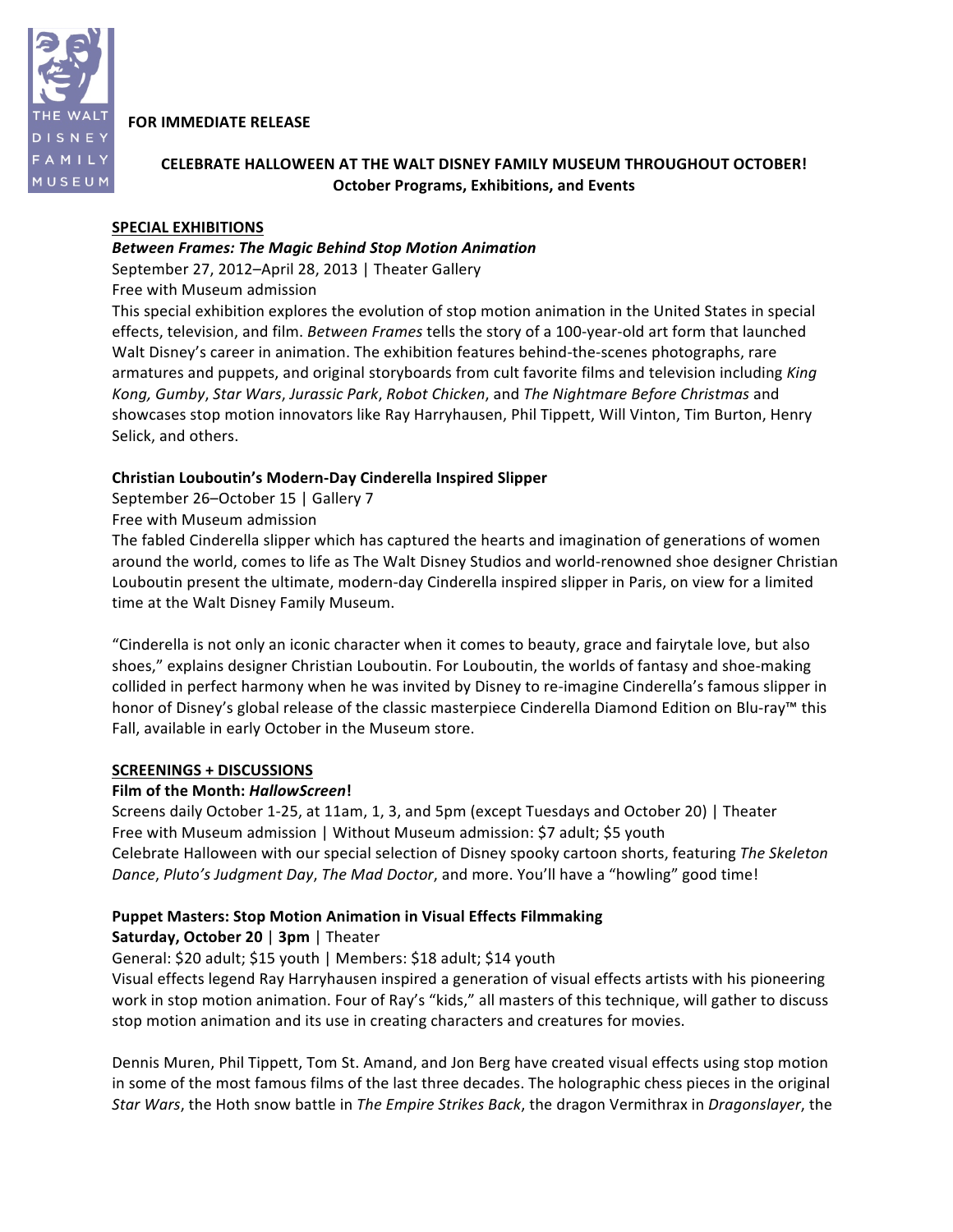mine car chase in *Indiana Jones and the Temple of Doom*, the flying rocket man in *Rocketeer*, and the deadly ED 209 robot in *Robocop* are just a few examples of their amazing craft.

Join moderator Hal Hickel in a discussion of their work with stop motion, its history as a visual effects technique, and the transition into computer-generated animation. (This program is presented in conjunction with the special exhibition, *Between Frames: The Magic Behind Stop Motion Animation*.)

## *The Nightmare Before Christmas*

**Friday, October 26 through Wednesday, October 31** (except Tuesday, October 30)

11am, 1:30, and 4pm  $\vert$  Theater Free with Museum admission | Without Museum admission: \$7 adult; \$5 youth In celebration of our special exhibition *Between Frames: The Magic Behind Stop Motion Animation*, the Museum will be screening the 1993 Disney stop motion musical fantasy film by producer and co-writer Tim Burton.

#### SPECIAL PROGRAMMING

### **Animate Your Night: Halloweentown!**

**Friday, October 26 | 7-10pm** | Museum-wide

### Members: \$5 | General: \$10

Don your best costume and see our special exhibition *Between Frames: The Magic Behind Stop Motion Animation*, celebrating creepy characters such as Jack Skellington, Coraline, and Robot Chicken. Don't miss out on the screening of The Nightmare Before Christmas, tantalizing bites from Presidio restaurant Dixie, and a chillingly delightful cocktail.

#### **Look Closer: Stop Motion Animation**

## **Friday,\$October\$26;\$Saturday,\$October\$27;\$Sunday,\$October\$28**

11am, 1 and 3pm | Theater Lobby | Free with Museum admission Join us for a brief gallery talk to learn more about our new special exhibition—*Between Frames: The Magic&Behind&Stop&Motion&Animation*.(

#### **CLASSES + ACTIVITIES**

## **Master Class | 10am–Noon | Digital Media Studio and Art Studio**

Adult: \$50 | Student: \$40

A hands-on master level class in stop motion animation conducted by Teresa Drilling—Animation Supervisor/Animator at Bent Image Lab—who will provide instruction, demonstrations, and stories of life on the front lines in the business. (Due to the subject matter, this class is open to participants 18 yrs. and older, who are currently students of animation or industry professionals.)

#### **Open Studio**

## **Saturdays,\$October\$6 and\$13;\$Sundays,\$October\$7 and\$14**

1–3pm (drop-in activity) | Learning Center Art Studio | Free with Museum admission Come experience, explore, and experiment with us in Open Studio. Drop in the first weekend of every month for inspiring opportunities to learn and create, and to participate in innovative projects and activities. The possibilities are endless!